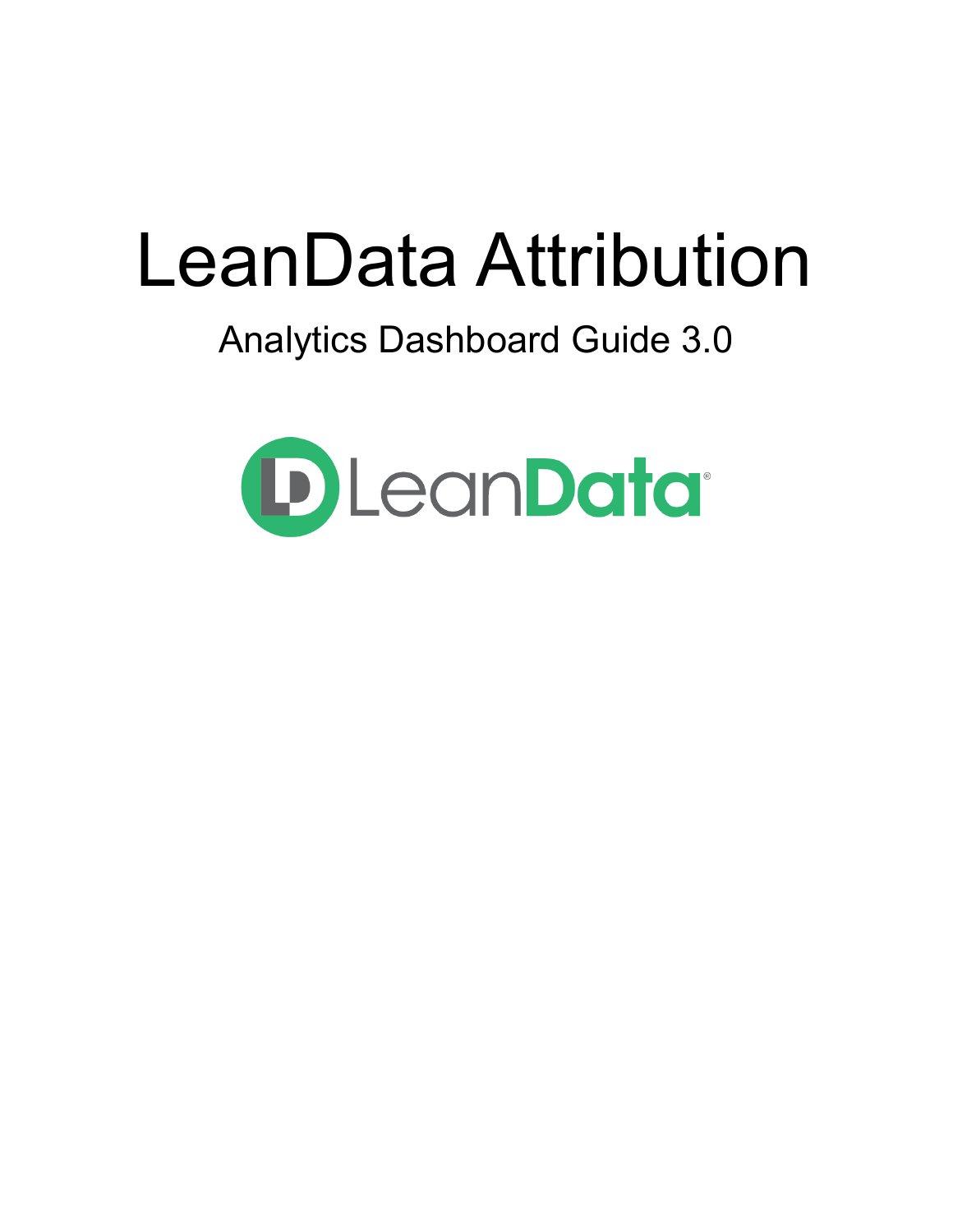

| <b>Overview</b>                        | $\mathbf{2}$ |  |
|----------------------------------------|--------------|--|
| <b>What is Attribution?</b>            | $\mathbf{2}$ |  |
| <b>Analytics Attribution Dashboard</b> | 3            |  |
| <b>Dashboard Elements</b>              | 4            |  |
| Top Campaigns by MT Attribution        |              |  |
| <b>MT Attribution by Campaign Type</b> | 8            |  |

© 2021 LeanData Inc. All rights reserved. LeanData is a registered trademark.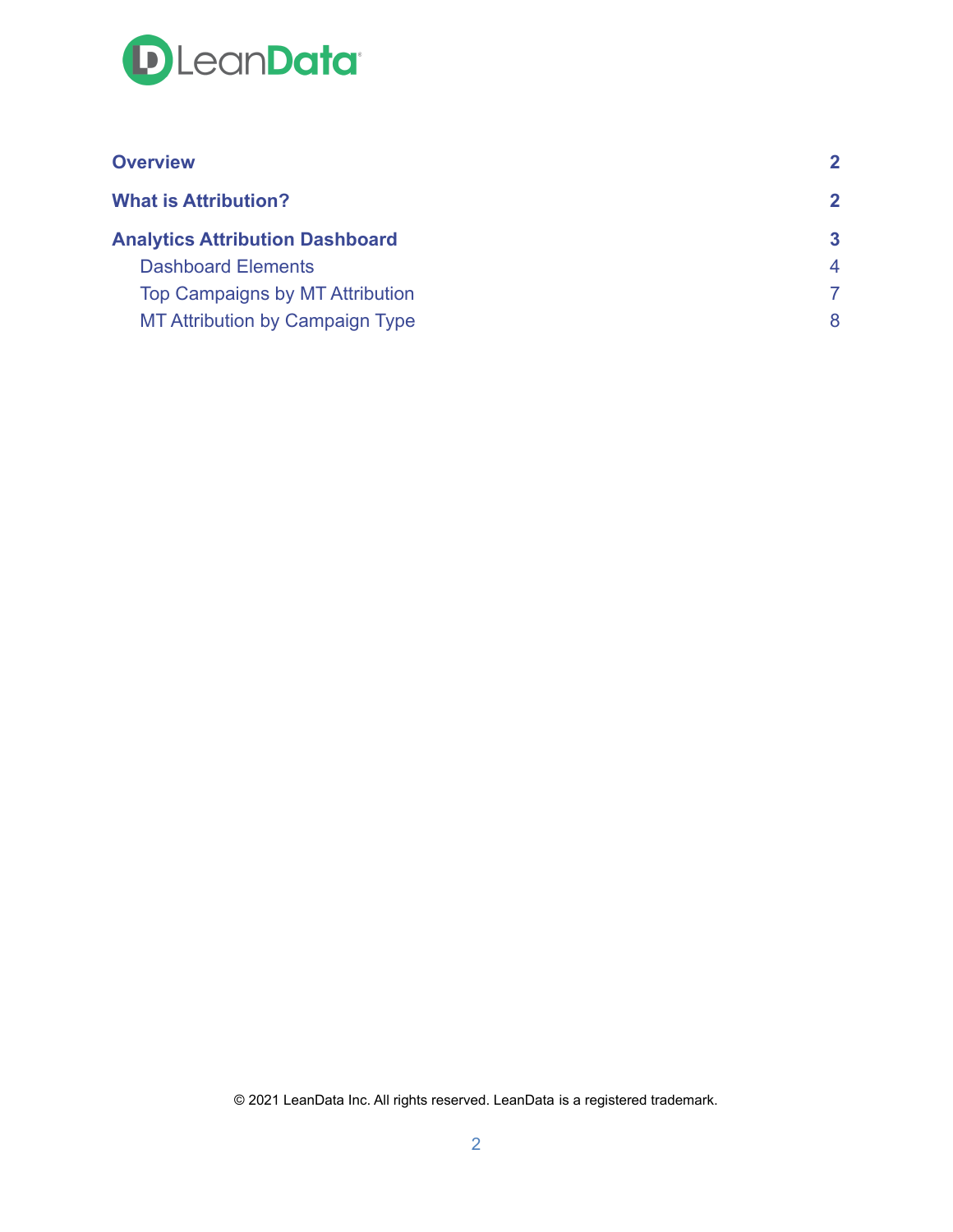

## <span id="page-2-0"></span>**Overview**

The purpose of this document is to provide LeanData's attribution customers with a guide on using dashboards and reports in LeanData Attribution. This material is meant to be a quick-guide so if you need any additional help or resources please visit our LeanData help center where we have much more in-depth guides and walkthroughs for all of these features. **<https://leandatahelp.zendesk.com/hc/en-us>**

# <span id="page-2-1"></span>What is Attribution?

The Attribution data is in the form of Marketing Attribution Touches, which are relevant campaign memberships that are created within the relevant time frame of an opportunity (which is either while the opp is open or within the \*lookback window\* from the opportunity create date). The lookback window, which you define in the settings, is the number of days prior to the opportunity create date that you will count relevant campaign memberships as marketing touches.

#### **Attribution Metrics**

● **MT Attribution Amount**

**Description:** Dollar value of the Opportunity evenly distributed across all campaign member touches(Member Touch or MT) on an opportunity.

#### ● **MT Generated Attr Amount**

**Description:** Dollar value of the opportunity evenly distributed across all campaign member touches on an opportunity where marketing touches occur PRIOR opportunity creation.

#### **● MT Accelerated Attr Amount**

**Description:** Dollar value of the opportunity evenly distributed across all campaign member touches on an opportunity where marketing touches occur AFTER opportunity creation.

#### ● **FT Generated Attribution**

**Description:** First relevant marketing touch (First Touch or FT) that occurs prior to the Opportunity creation date gets 100% of the attribution value. Looking specifically during that opportunity lookback window prior to the opp being created.

#### **● FT pre-sales**

**Description:** Assigns 100% attribution to the first relevant marketing touch prior to the first sales touch. If no relevant marketing touch occurs prior to a sales touch, no attribution value is assigned. Note first sales touch may include Opportunity creation if the option to count Opportunity creation as a sales touch has been selected.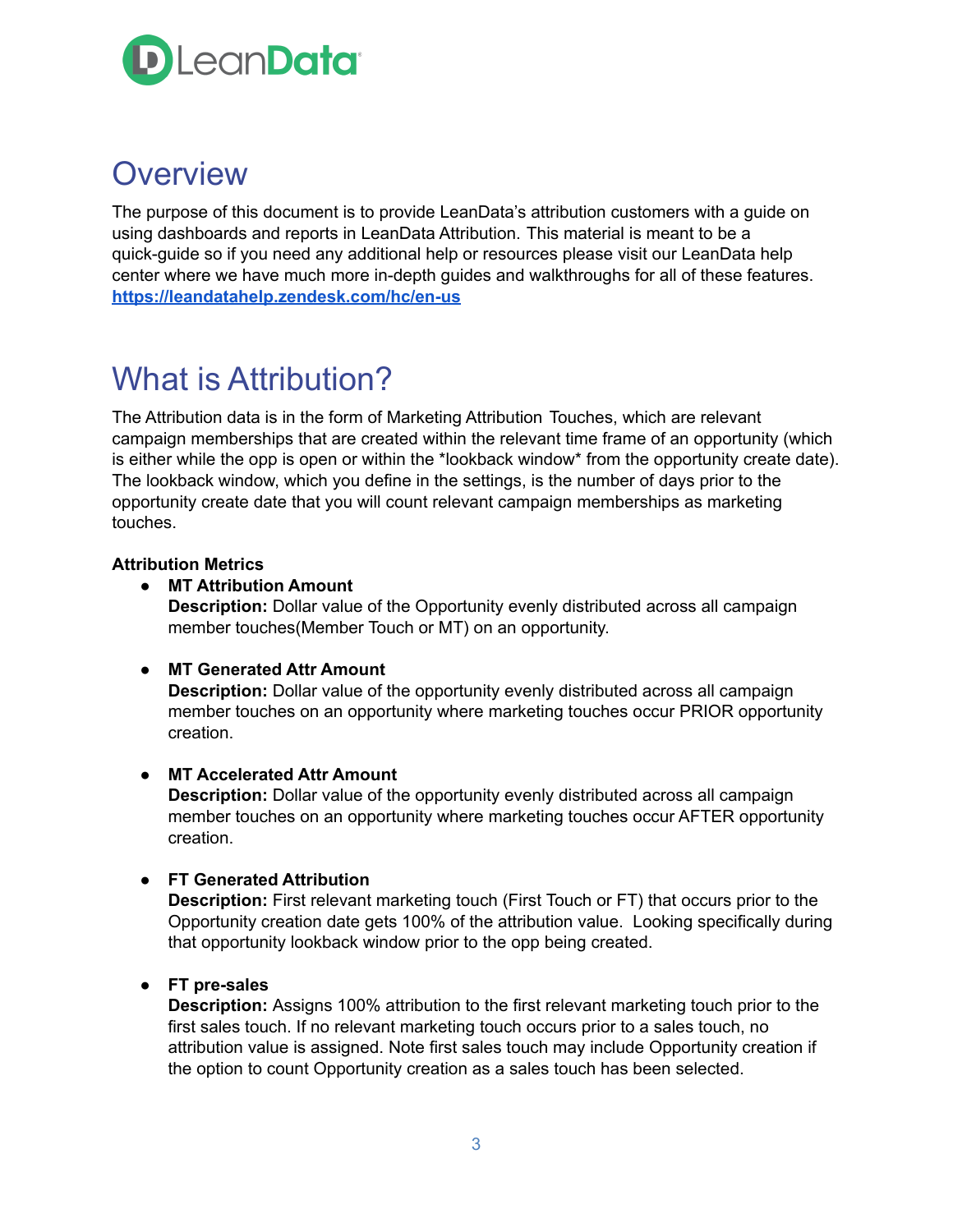

#### ● **LT Generated Attr Amount**

**Description:** Dollar value of the Opportunity attributed to the campaign with the last relevant campaign member touch(Last Touch or LT) prior to opportunity creation.

## <span id="page-3-0"></span>Analytics Attribution Dashboard

This dashboard is our out-of-box best practice dashboard that customers on our more recent attribution 3.0 platform can download directly into their salesforce. To download this dashboard, please reach out to your LeanData Customer Success Manager in order to obtain the download link.

The main report type to use for attribution reports is the Marketing Attribution Touch Report (Custom).



**Please Note:** These screenshots are from LeanData's Sandbox and does not reflect how the dashboard component data looks in your production instance.

### <span id="page-3-1"></span>Dashboard Components

**Percentage Pipeline Influenced** - Percentage of opportunity dollars that have at least one marketing touch on the opp at any point (either while the opportunity is open or during the lookback window).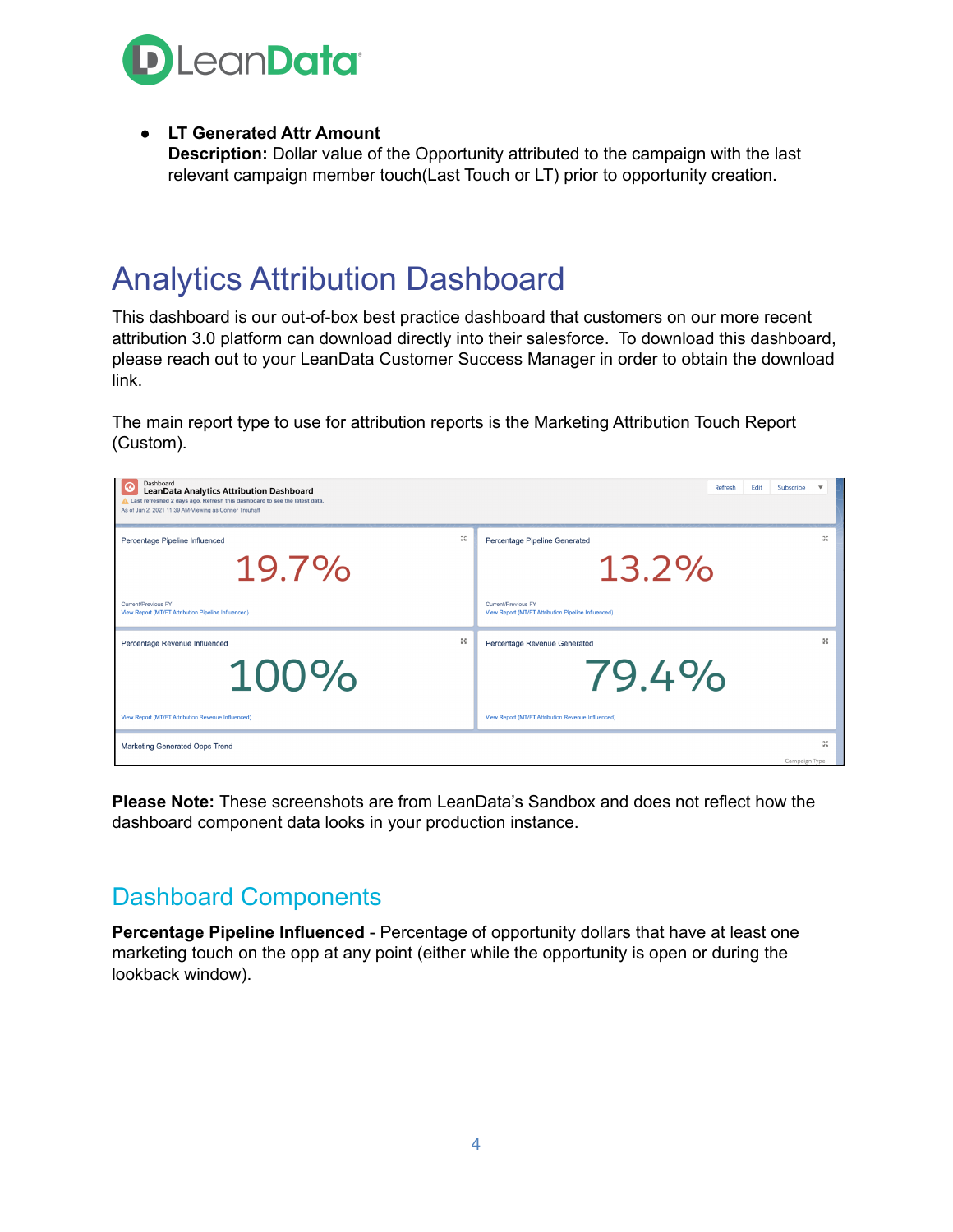

| Percentage Pipeline Influenced                                                           | $\frac{58}{12}$ |
|------------------------------------------------------------------------------------------|-----------------|
| 19.7%                                                                                    |                 |
| <b>Current/Previous FY</b><br><b>View Report (MT/FT Attribution Pipeline Influenced)</b> |                 |

**Percentage Pipeline Generated** - Percentage of opportunity dollars that have at least one marketing touch on the opp prior to the opportunity create date (during the opportunity lookback window).



**Percentage of Revenue Generated** and **Percentage of Revenue Influenced** are the same as the above two with "closed won" filters on each report indicating percentage revenue influence.

**Marketing Generated Opps Trend**: What is the sum of MT Generated Attribution Amount split by campaign type by month of the opportunity create date. Answers the question of how am I sourcing opportunities over time (these touches all occurring before Opportunity create date but within the opportunity lookback window).



**For example:** For opportunities created in March of 2020, Content Syndication was the biggest source of MT Generated Attribution for those opps.

**Average Touches Per Opportunity** - Average number of marketing touches per opportunity (any opportunity that has marketing touches)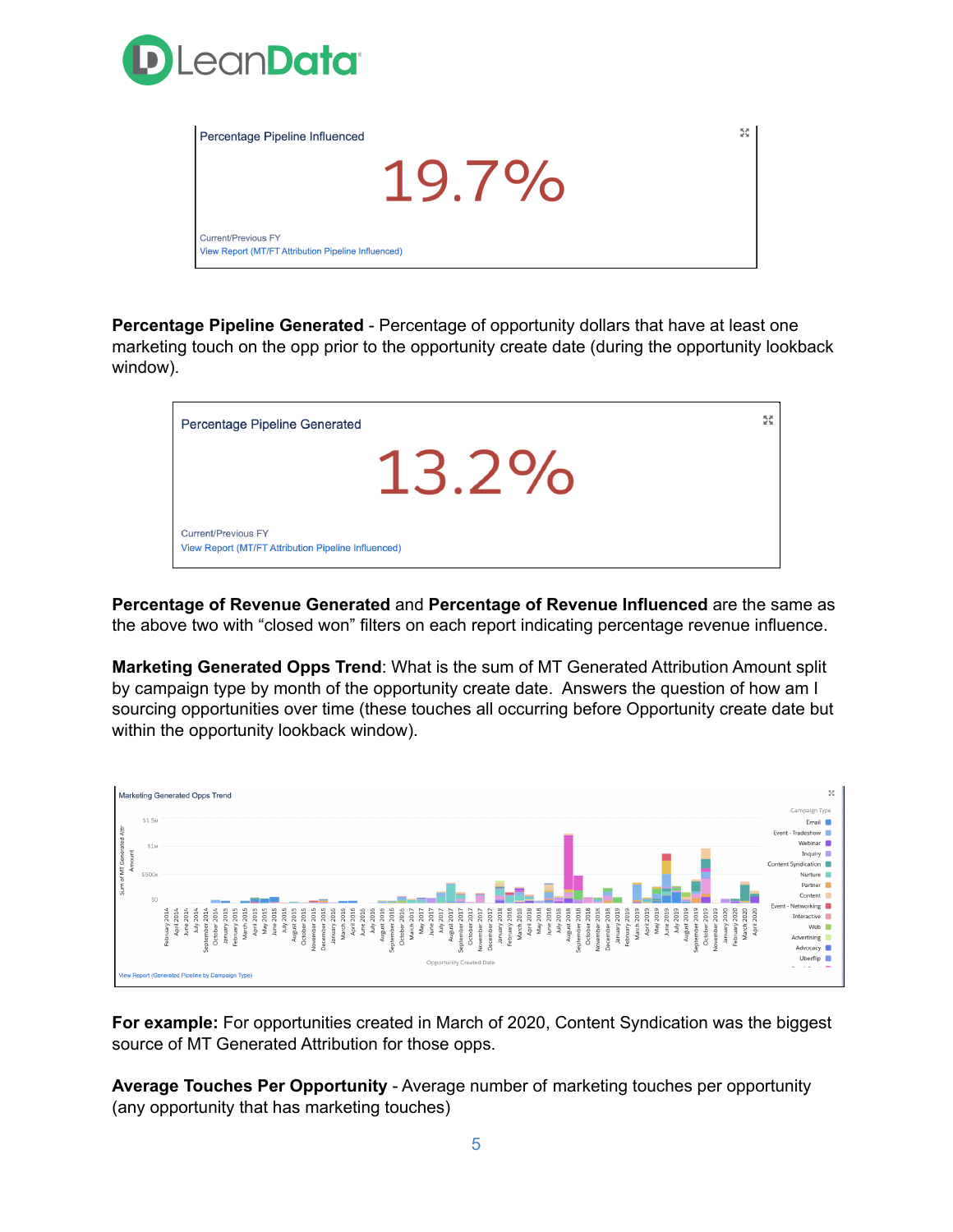

**Average Touches Per Win** - Average number of marketing touches per Won Opportunity (any closed won opportunity that has marketing touches)



**Pre vs. Post Sales Attribution** - Number of marketing touches that occurred prior to the first sales touch on an opportunity, vs. after the first sales touch (within the relevant lookback window)

**Pre vs. Post Opp Creation Marketing Touches** - Number of marketing touches that occurred prior to the opportunity create date on an opportunity, vs. after the opportunity create date (within the relevant lookback window).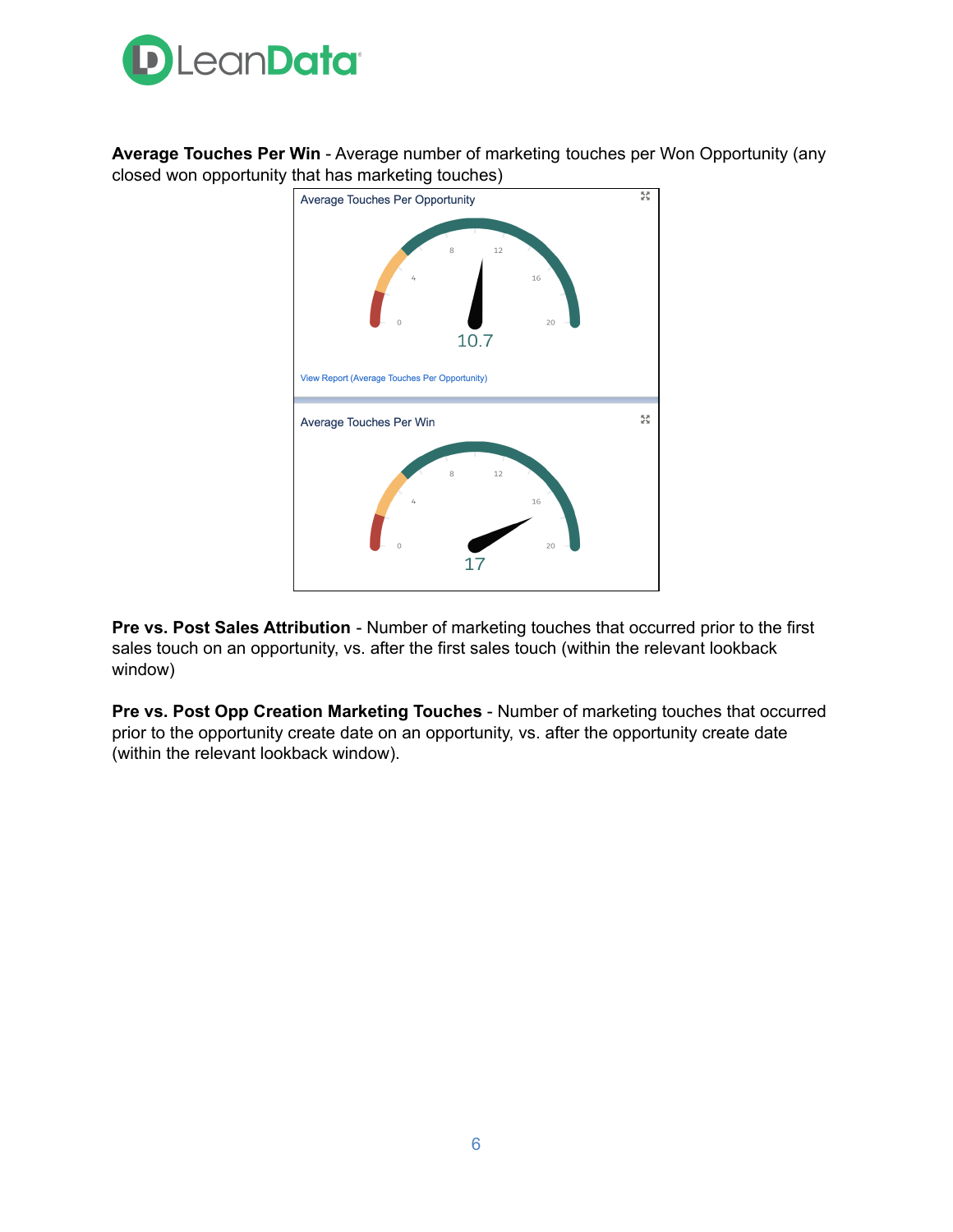



**Velocity to Revenue by Campaign Type** - What is the average number of days from pre-opportunity touches, to opportunity close date when there's at least one pre-opp touch by one of these campaign types on closed won opps.

**For Example:** When there's at least one pre-opportunity touch from Webinar, on average it's about 378 days from that touch to the opportunity close date.